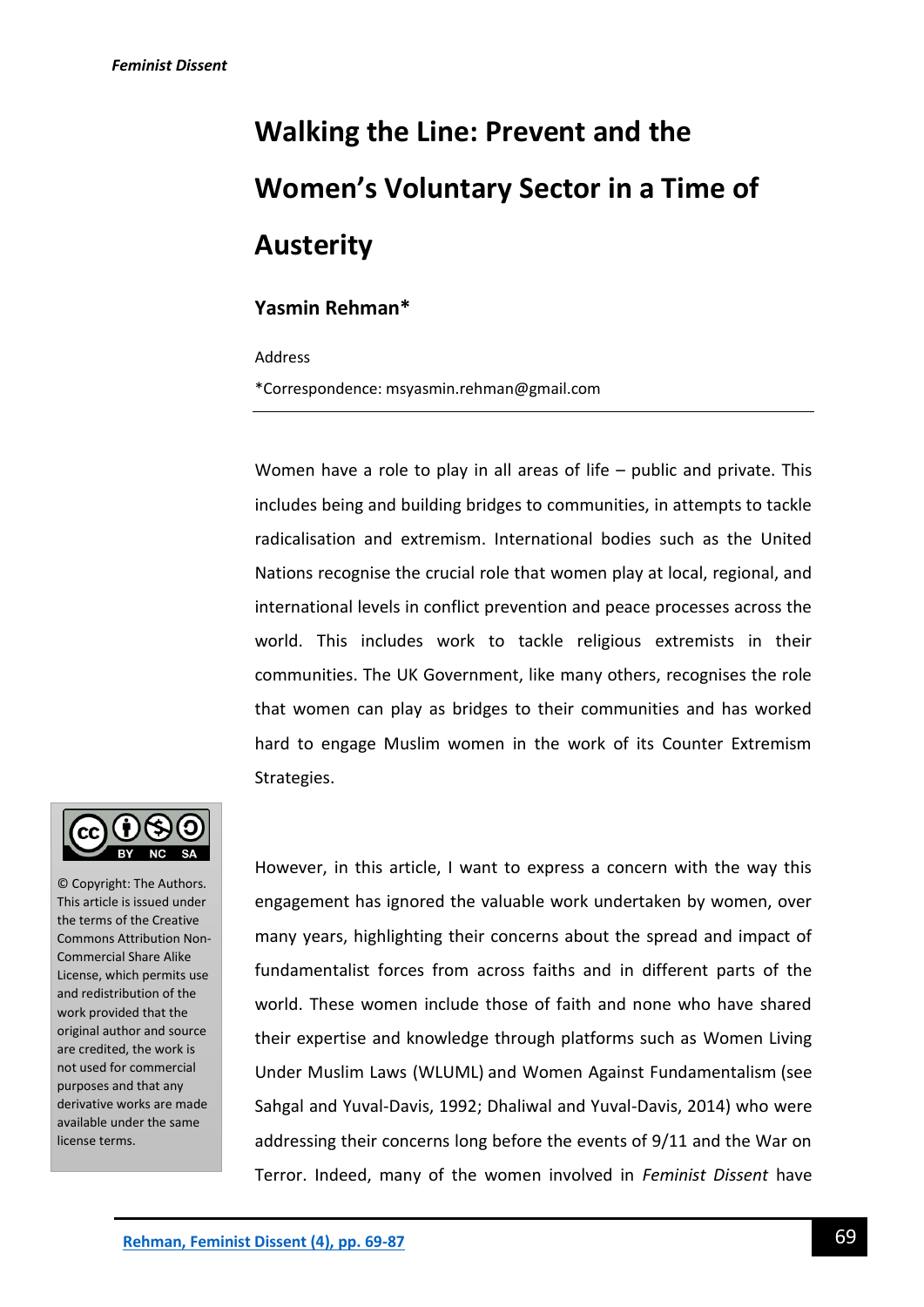been warning of the dangers of fundamentalist forces operating within the UK. Sadly, many of these contributions have at best been relegated to history or at worst dismissed by State institutions and some community-based groups as anti-faith and anti-Muslim.

# **Called to the frontline**

In recent years, there has been a concerted effort by the police and Government to engage Muslim women in tackling extremism in Britain's Muslim communities. This targeting of Muslim women is nothing new (Rehman, 2014). Since the days of New Labour, the UK Government has recognised that Muslim women are a significant resource in their attempts to tackle radicalisation and extremism in Muslim communities. Muslim women have had an increasingly high profile when it comes to tackling radicalisation, perhaps none more so than Sara Khan, former Director of Inspire, who was recently appointed Counter Extremism Commissioner. 'Inspire' is a non-governmental organisation aiming to address gender inequality and Islamist extremism. It is worth noting that whilst the Government's Counter Extremism Strategy states its aims as tackling all forms of extremism, including Islamist and Far-Right extremism, white women and women from other communities where fundamentalists and extremists are known to be active, such as Hindu, Sikh, and Christian fundamentalists, have not been targeted or seen as a resource for the police and others in the same way as their Muslim sisters. I have written about the focus of the Counter Extremism Strategy on Muslim women and the need to include ALL women if the Government is truly committed to a whole society approach (Rehman, 2014), as called for by the former national police lead for counterextremism and terrorism, Commissioner Mark Rowley (Rowley, 2018).

## **Prevent, Women and Women's Organisations**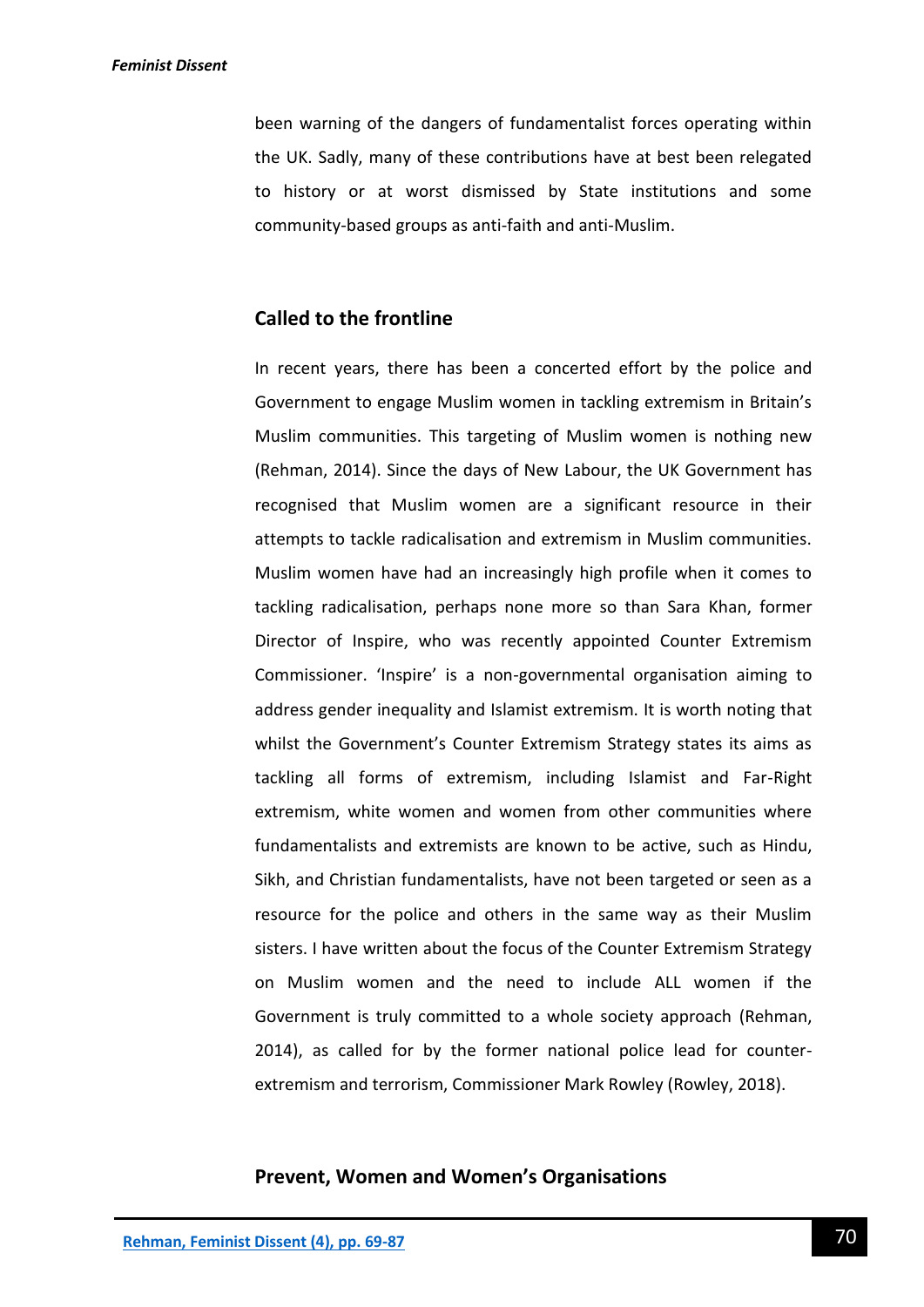When I first began writing and researching this article, I wanted to find out if women's organisations, particularly those working on violence against women and girls (VAWG), were being engaged to work on counter-extremism initiatives and how this may be impacting on services. I contacted a number of VAWG organisations, including some that provide specialist services to BME women in December 2017 and January 2018. I wanted to find out about their experiences of Prevent and counter-extremism strategies. I contacted some organisations directly and others made contact, following a request placed in a sector newsletter for information.

Fifteen women's organisations responded to my call for information and a number of women working in the women's sector were willing to talk to me directly. However, they all insisted they would only speak to me if I guaranteed their names and locations remained confidential in this article. This view was expressed irrespective of whether or not the organisations or individuals were/are in receipt of funds from, or engaged in, counter-extremism work. I spoke to Muslim women and women's organisations, BME women's groups, and others in the women's sector. Prior to making contact with these organisations, I had heard anecdotally that there were different and conflicting views of the Government's Counter Extremism Strategy, with some in favour and others against. I had heard how some organisations felt they were expected to become 'arms of the State' as a result of counter-extremism processes but also, as they all said, 'a tool for immigration control'. However, a very different discussion emerged from my engagement with the women and women's organisations prepared to share information with me. These discussions focused on the shrinking of the BME women's specialist sector as a result of changes in commissioning regimes, the loss of secular spaces, but perhaps most concerning, the way the language around 'BME Women' has now been replaced by a focus on 'Muslim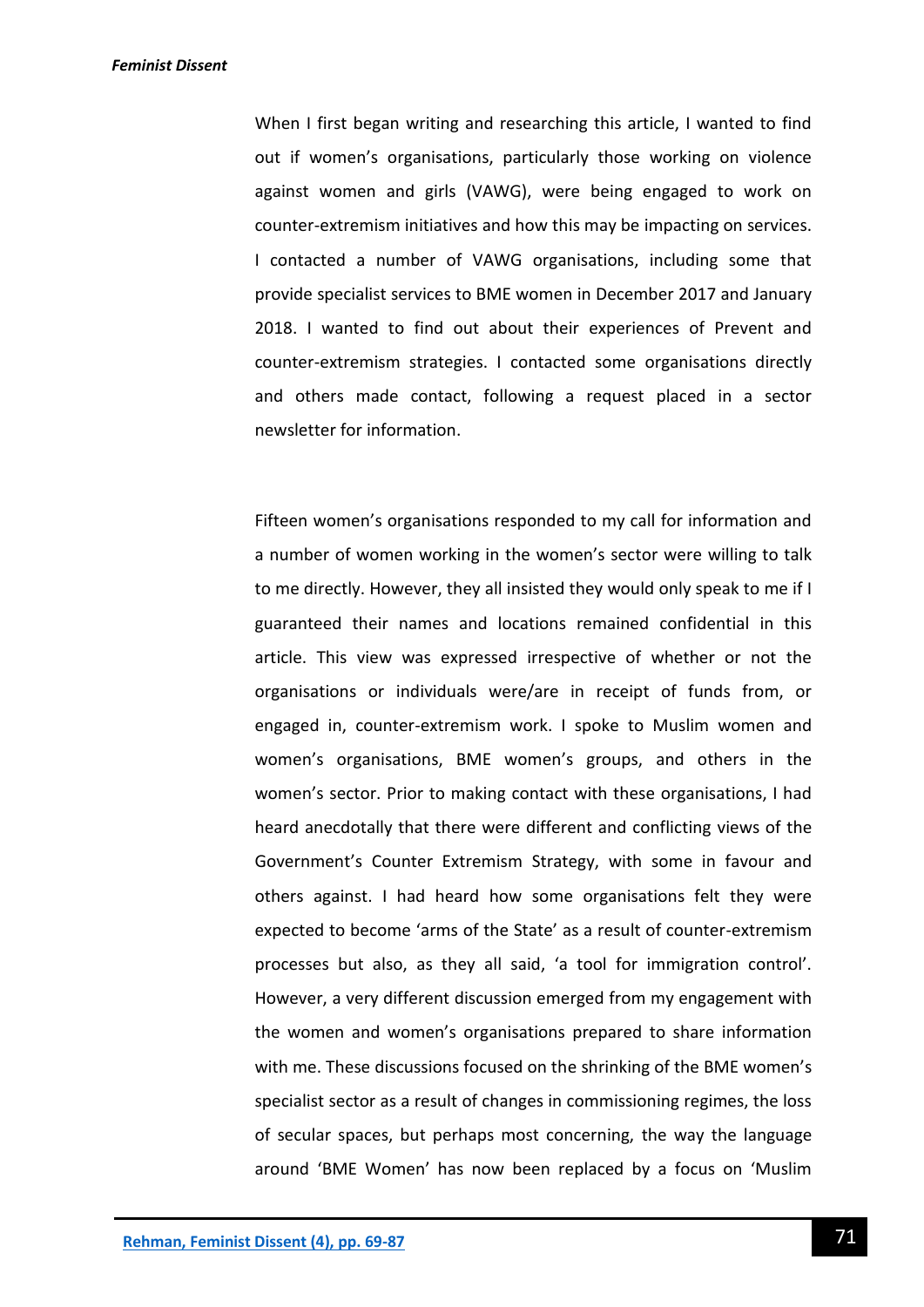Women'. Not only is a real narrowing of categorisation taking place here, but this new focus on a religious definition raises a whole set of new concerns about who falls within and without this grouping and, indeed, who is considered a 'Muslim woman'.

# **Prevent, Islam and Gender**

There were a number of key issues that emerged from my research. Common across all the conversations was suspicion about Prevent and a lack of confidence in the Government's counter-extremism strategies. As one woman said: 'it's just about targeting the community and putting us all under surveillance'. Another added:

A funder asked us to complete monitoring about how many Muslim converts came to our services, how many Muslim women used our services, and did their husbands go to the mosques. We tried to ignore it at first and then decided we had to respond. We don't collect that data and why would they need it anyway?

All of the organisations stated that their concerns about Prevent could not be divorced from the debates surrounding immigration, but anger was expressed about the increasing anti-immigrant/anti-Muslim rhetoric that was dominating political and public discourses and more so following the Brexit referendum. A number of respondents stated they believed counter-terrorist measures and immigration control were connected, but this was not supported by evidence in the interviews. One woman, who had been an advisor to the Government and later resigned, stated to me:

Just look at the news or what politicians say. They don't want immigrants here and they sure as hell don't want Muslims. We're the bad immigrants and they want rid of us. Prevent is being used as an excuse to get rid of Muslims.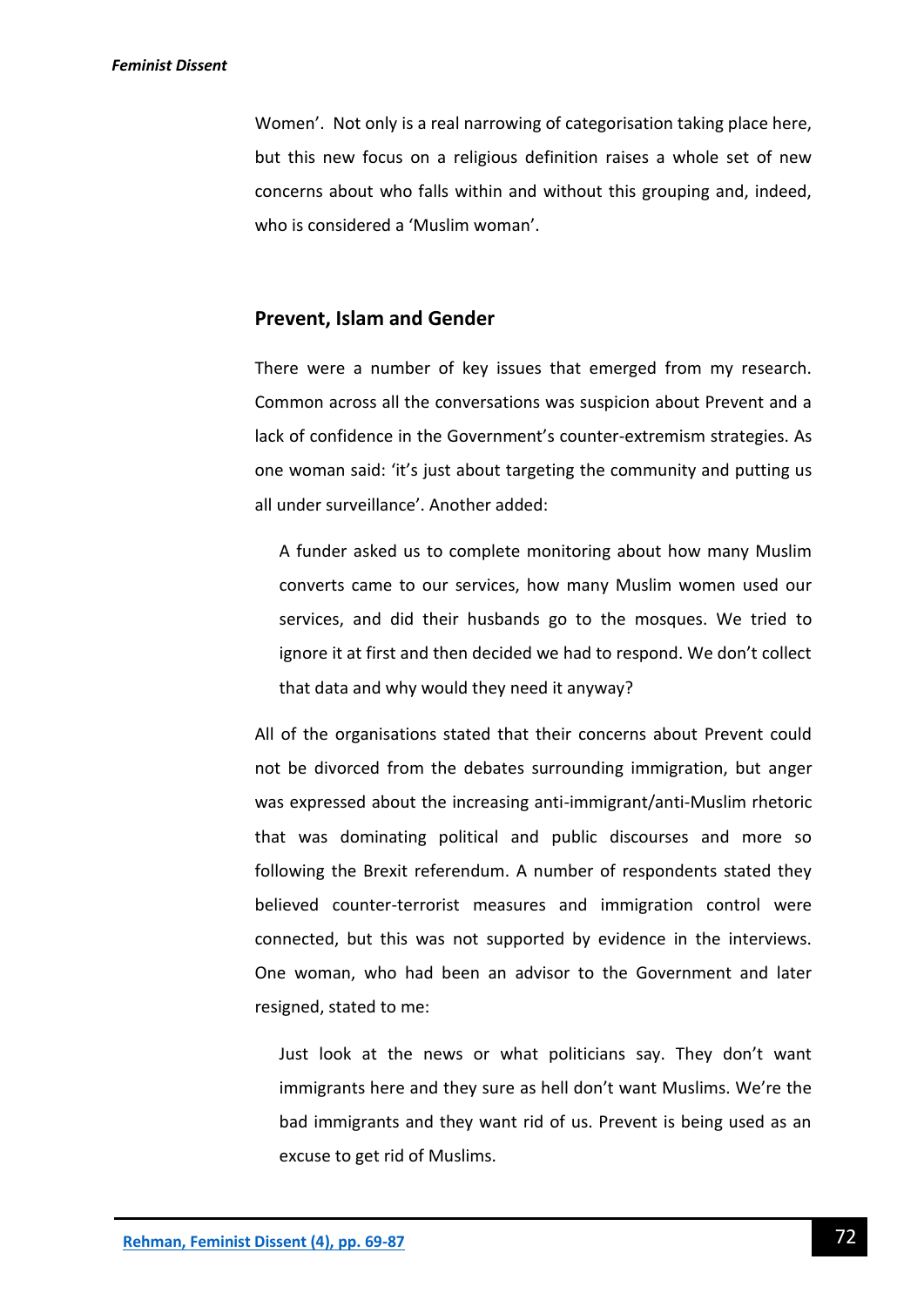It's important to note that many of those interviewed, like the woman I spoke to above, didn't distinguish between anti-immigrant and anti-Muslim rhetoric, and so didn't make specific reference to non-Muslims who are also subject to increasingly stringent immigration control as part of the Government's 'hostile environment' policy. Many of my respondents also criticised what they saw as the prejudiced and oversimplified portrayal of those of Muslim background in the media. Many of those I spoke to expressed dismay at the lack of discussion about the gendered nature of anti-Muslim racism and/or the misogyny within and across fundamentalist movements. One respondent stated that:

There isn't a space to discuss things easily. Muslim men and religious groups are at all the meetings and it's hard to speak up about the issues affecting women. When I say about Muslim women experiencing high volumes of Islamophobia attack, it's because they are so visible and clearly identifiable by the way they dress. It's different for the men. But no one listens.

There was no discussion of the racialised nature of anti-Muslim prejudice by the women I spoke to. One respondent stated that she felt strongly that the state is undermining the safety of women, particularly Muslim women, in the name of 'protecting the safety of the state':

They want us to report to them about our husbands and sons if we think they're radicalised. Sometimes we just want some advice and help. Not a bloody police raid.

Another woman stated that the police 'never think about what might happen to us [i.e. as women]'. Many of the women I spoke to felt that Muslim women were being held accountable for the actions of men within their communities. As one said:

Why is no one making the connection that the terrorists are men? They are the ones radicalising our children and attacking people. It's the same for the far-right - just look!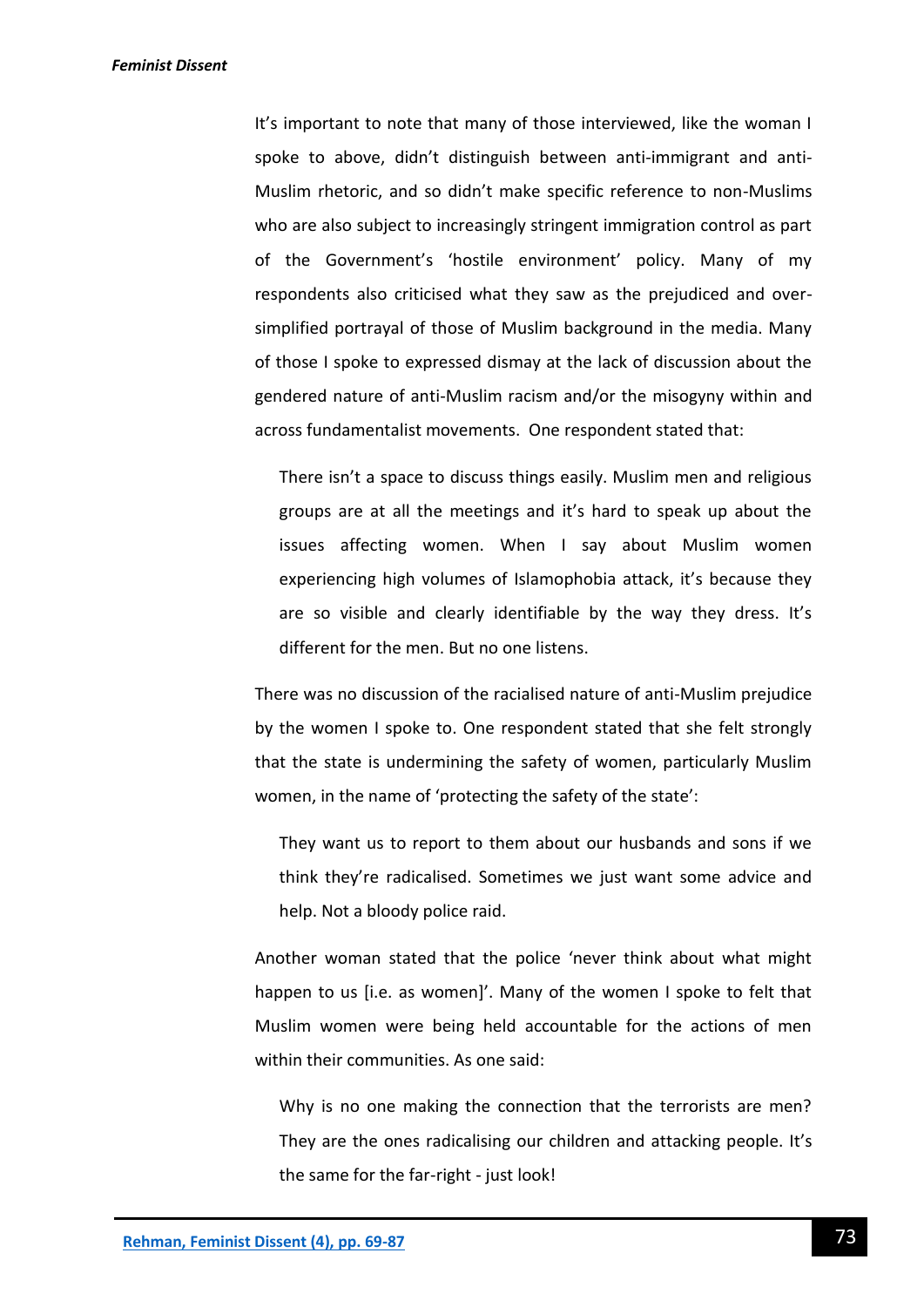Even when asked about women who are engaged in terrorist activities within fundamentalist movements, such as 'jihadi brides' and women involved in recruiting other women to join or support violent Islamist groups, many of the women remained clear that the overall power in these movements lies with men at all levels.

There was some support for work to tackle radicalisation and extremism within communities, but concerns about how this work was being done. One respondent informed me that:

I'd say that there is a genuine problem with people being recruited to violent, politicised organisations or actions in the name of Islam, just as is the case in the name of other ideologies and cults and politicised groups. And I can understand the desire to find interventions that may prevent these from materialising. I would say that it seems to me that any extremist organisation, whether it's BNP, weird cults or supposedly in the name of Islam are usually able to recruit followers around some key elements – some of which may be exacerbated by poverty and marginalisation … This being the case, there is room for interventions which can disrupt or redirect such feelings and actions, irrespective of whether the organisation is 'Islamist' or anything else, into something positive but I think it would need some investment in healing divided, racist, polarised, unequal societies. If Prevent were doing that from that perspective, then it might not have become so toxic. But because it is coming across as a top-down, stateenforcement activity directed only at BME people of Muslim heritage and because it is so rooted in public services putting enforcement over service, and because it looks like it is being applied indiscriminately like a hammer to a nut with no nuance or understanding and to little beneficial effect – therefore for all these reasons, it's poisonous, mistrusted, and toxic.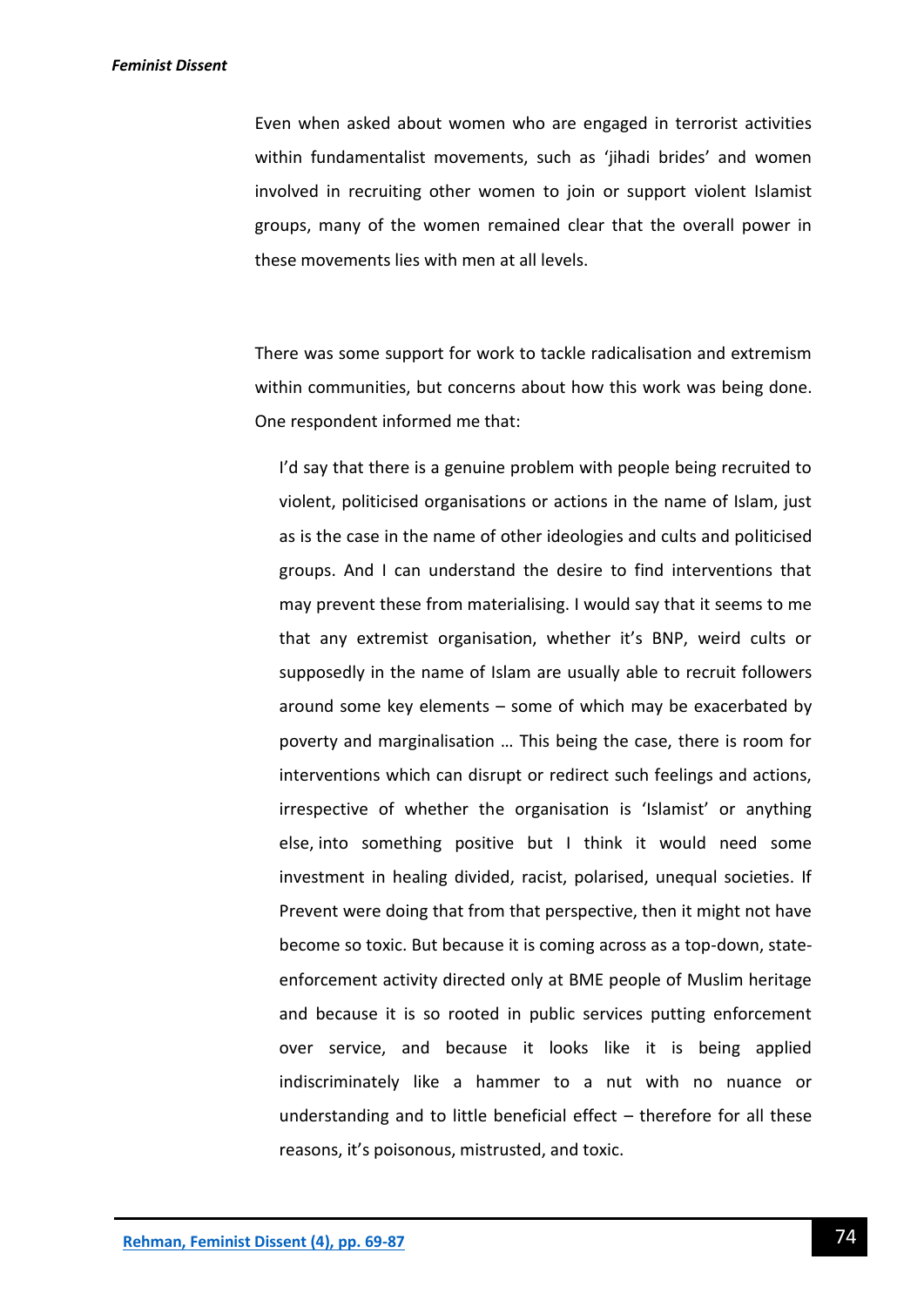A statement like this demonstrates the way that many of the women I spoke to agreed that there is a real problem with radicalisation and the dangers of extremist ideologies, but that they also felt that implementation of the Government's counter-extremism strategy had generated distrust, which has in turn, undermined the effectiveness of the very policies designed to address the problem.

Another respondent, who had worked closely with the government developing work to tackle extremism in Muslim communities, stated:

I was initially supportive of Prevent work as it seemed like it was community wide and there was enhanced capacity for funding for women's organisations. But the boundaries between counter-terror and community cohesion are blurring. There is also this emphasis on Muslim women as being able to prevent radicalisation and become the eyes of the state. I'm tired of this post-colonial attitude of Muslim women being 'othered' and instrumentalised in this way.

She told me of her experience of working with political leaders to develop counter-terror work. Initially invited to be part of consultations with community members, she stated that her concerns grew with each iteration of the Contest strategy 'as there were more and more fixed ideas about what is acceptable and I was worried about the impact on civil liberties'.

# **Prevent funding in a time of Austerity**

There are many women's organisations who felt that the problems with Prevent were such that they felt they could not be involved with it, and this included accessing funding. These organisations stated that they had spent many years engaging and working with local communities. They feared that being part of Prevent would have a negative impact on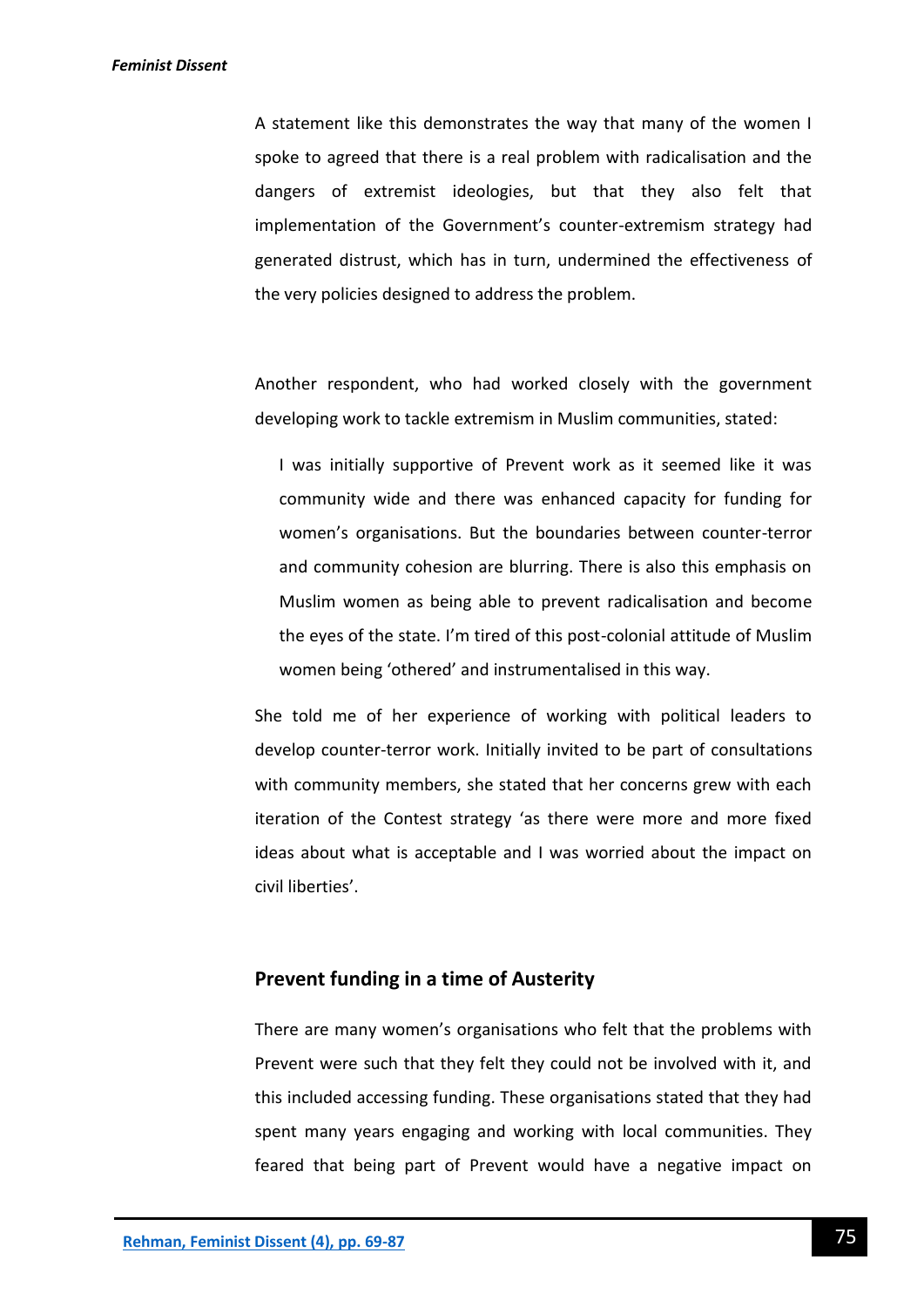relationships built up over many years and may also deter women from coming forward and seeking help. As one woman stated:

We've spent years working in the communities and it's not been easy. If the community thinks you're working with Prevent or there's something in the press about it – well, it just destroys your credibility.

Another was more direct and said: 'Look at Sara Khan – no one in the community will work with her cos she works for the government.' It was accepted that not engaging with Prevent could have a negative impact on how the organisation was viewed by others, including commissioning authorities and, given the difficult financial climate, made the survival of the organisation itself even more tenuous. One BME organisation had lost its funding from the Local Authority and expressed anger and upset that the funding cuts had resulted in the specialist work they were delivering in communities now being delivered by a *'*generic women's organisation'. They told me of an encounter with a community engagement officer who, during the course of a meeting, disclosed that he had been funded by the counter-extremism unit to develop work with Muslim women:

It felt like a slap in the face. First our work was given to a generic women's organisation and then the money that would have funded the work we were doing on the ground is now being used by the counter-extremism unit to do the work we've been doing for years, without any other reason than to help women. They don't have the experience, expertise … it took years to build those relationships and make women feel safe coming to us.

This illustrates one of the issues I referred to earlier, which points to the way the availability of Prevent-related funding in the context of the slashing of funding for women's organisations across the board has distorted the shape of the women's sector, but also contributed to the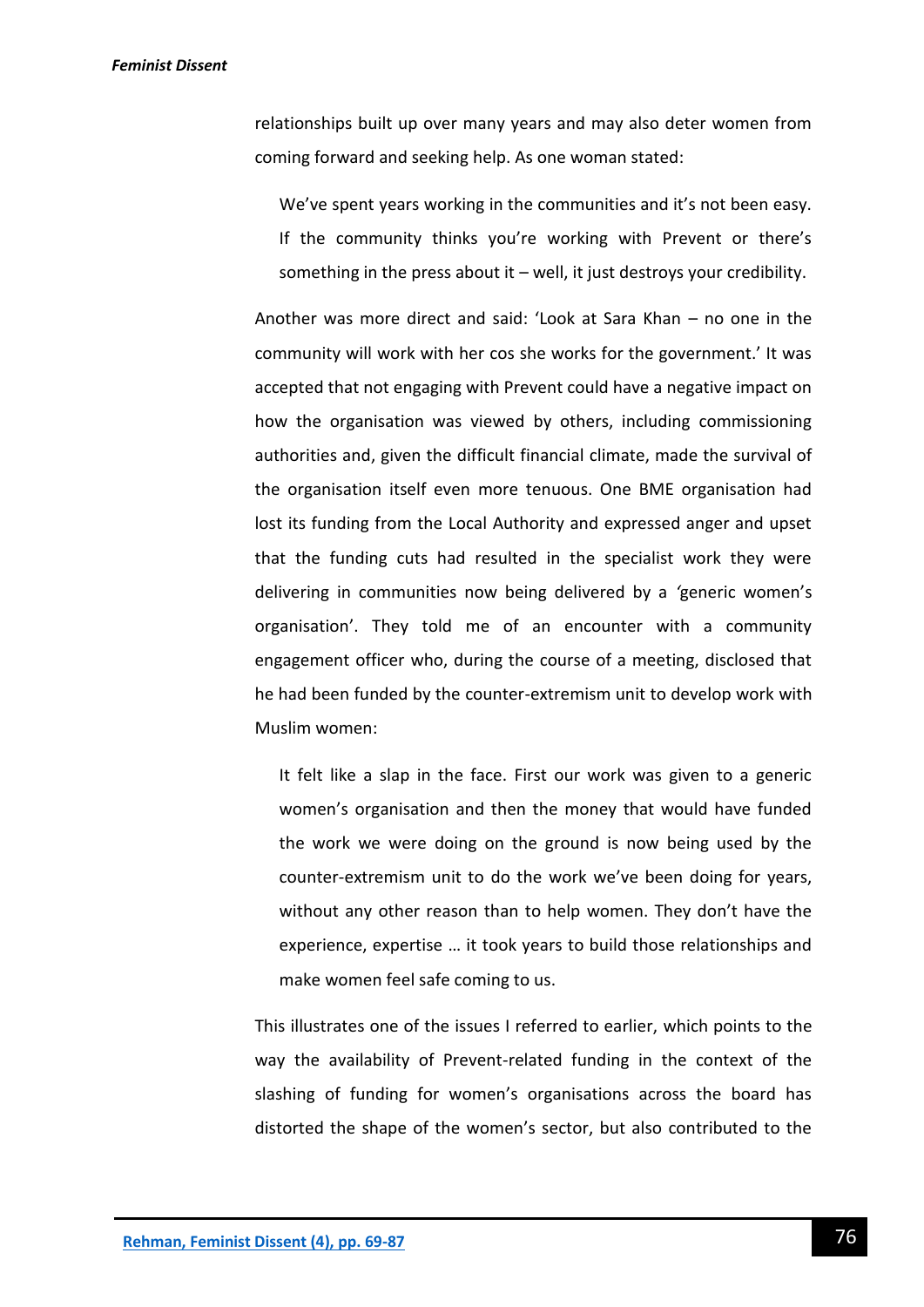distrust around the Prevent agenda more generally, even by people who can clearly see the problems it is trying to address.

This atmosphere of distrust has had a negative impact across the women's sector and those organisations that were in receipt of funding for counter-extremism work were very nervous about this being widely known. They expressed concern that women may be deterred from seeking help if they knew this, but they were also afraid of how male community leaders, who had not supported their work, would use this against them. As one woman said:

better to be part of the work 'cos at least then you know what's happening and what's wanted … if the men knew they'd have a field day. They already blame us for women leaving their families. If they knew where some of the money comes from I dread to think …

I was told by several respondents that women were worried about seeking help about violence and abuse because they feared that this may place their children at risk of 'surveillance'. This further demonstrates this atmosphere of distrust around Prevent.

In the past three decades, it has been secular BME women's groups who have led the way in tackling violence against women and girls in minority communities and compelling the government and statutory bodies to develop responses to violence against women and girls. This has resulted in changes in legislation and policies.

Other organisations often accessed Prevent-related funds as a means of sustaining the organisation in an increasingly challenging fiscal climate. As the Government proposes new legislation to tackle domestic violence and abuse, hails convictions in two forced marriage cases, and champions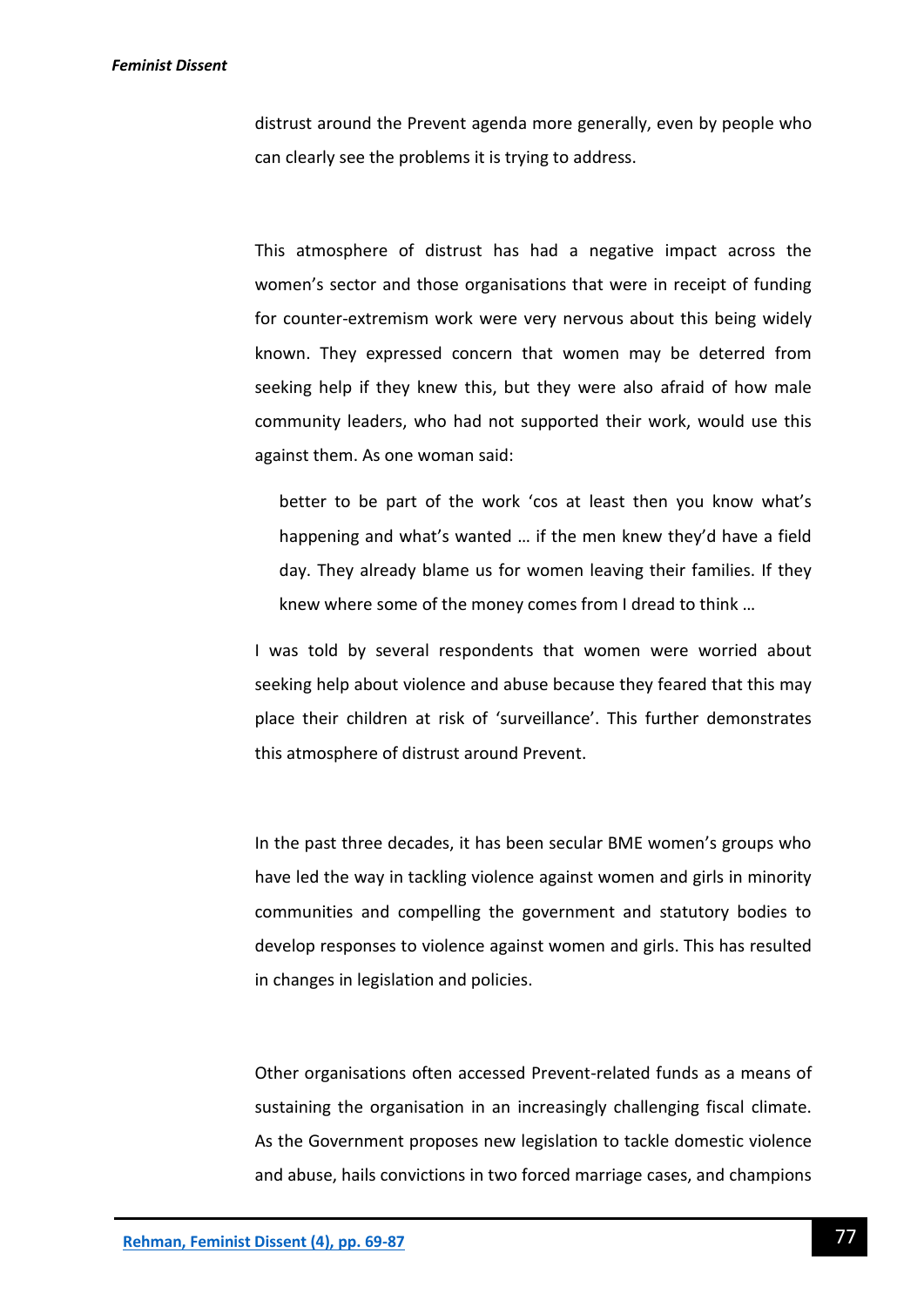efforts to eradicate harmful practices such as female genital mutilation, the violence against women and girls sector continues to face unprecedented cuts to its funding. Women's organisations, like others in the voluntary and community sectors, have voiced their concerns about the devastating impact of the closure of vital services as a result of austerity measures, the Localism agenda, and commissioning arrangements. Imkaan (2016) reported on the disproportionate impact of funding cuts on BME women's services.

The funding landscape and the challenges faced by women's organisations dominated the responses I received. Two organisations revealed that, in response to extreme financial challenges, they had been forced to change the identity of the organisation. The Director of one service told me that it was with a heavy heart that she and the board decided, during the course of a review and restructure, to shift the identity of the organisation from BME women to Muslim women in order to access funding from counter-extremism funds and from other funding sources. As one of the Directors said: 'Everywhere we looked for funding, it was all pitched at "Muslim women" only. We felt like we had no other choice.' The other Director stated: *'*After all, most of the women are Muslim anyway and there is lots of money for engagement with Muslim women. It was a case of survival for us, but also kept the services there for the women.'

When I asked what had happened to women from non-Muslim communities, I was assured that they were still in receipt of support: 'We're still helping them. We have to - we just don't tell the funders.' Whilst somewhat reassured by this statement, I remain concerned that this will not remain the case in the future. Non-Muslim women may not wish to engage with the service and the question remains: where will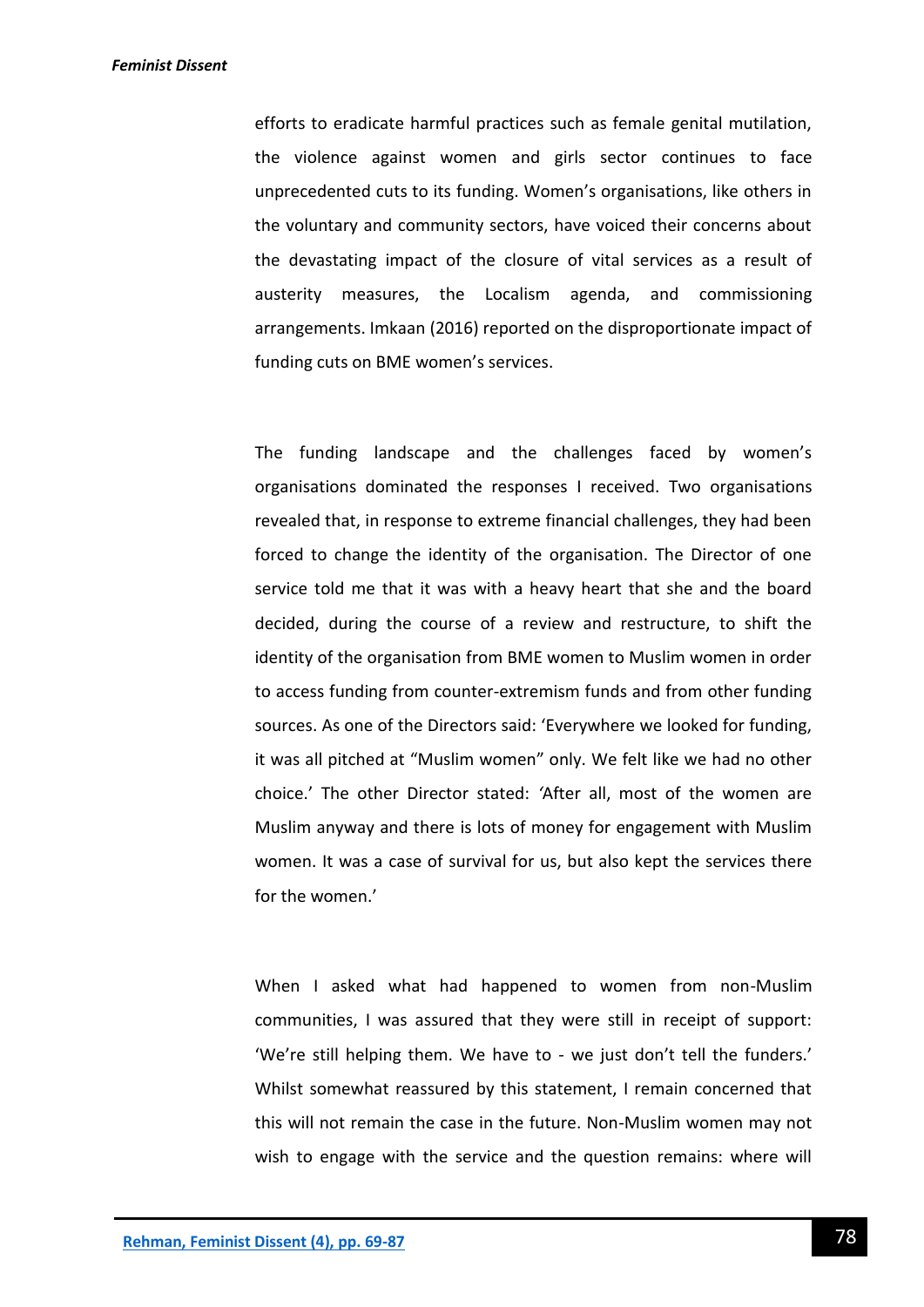they go, given the ongoing cuts to BME services? But further to this, I also wonder about the choices Muslim women wishing to access specialist services will have and how these services will operate in the future. What about Muslim women who wish to access secular, specialist BME services and are not faith-based? What about Muslim women who wish to leave their faith, do not practice, how are issues of sexual identity addressed and women supported, what about sectarian differences e.g. Ahmadiyya are not considered Muslims by other Muslim sects  $-$  how is this addressed by Muslim women's organisations?

There are also the questions about the organisations themselves and their relationships with others in the women's voluntary sector. Will the women's organisations in receipt of monies from counter-extremism funds compromise their independence and autonomy? Shaista Gohir, Chair of the Muslim Women's Network, pointed to 'the divisive nature of Prevent funding'. She feels that other faith and secular women's groups are hostile towards Muslim women's groups as a result of the Prevent funding being targeted towards them (Gupta, 2010), however, this was not a view reflected in any of the views from my respondents.

I would argue that the cuts to services will have ongoing consequences, not least for BME women – limiting the choices available to them, reducing their identities to faith alone, and thereby denying the diversity and richness of Muslim communities from different ethnic and national backgrounds, as faith identity trumps all others. It also flies in the face of government rhetoric on integration. Specialist BME women's services have developed innovative and creative ways of bringing women from diverse national, ethnic, and faith backgrounds together through various activities and promoted integration. It is really imperative that more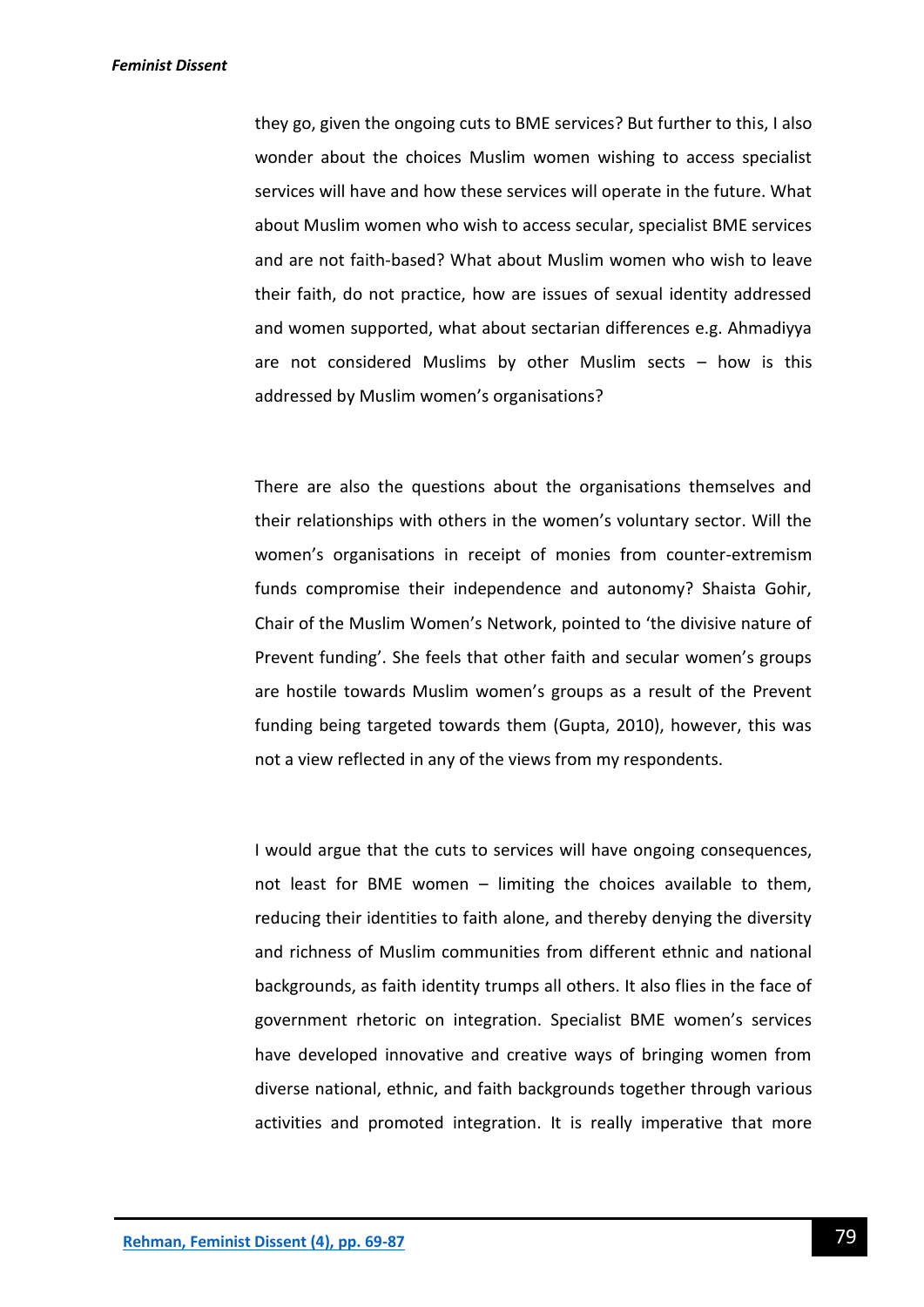detailed research is carried out along these lines so that the impact these different changes are having can be understood and addressed.

The re-branding of these organisations from 'BME' to 'Muslim women' has not only helped ensure the future sustainability of the organisation but has also had other impacts. As one of the Directors stated:

We're now invited to so many more meetings and included in so much more work. We've always worked with Muslim women but now it's like the Council and police have just worked this out. We get to know about lots of other bits of work, bits of funding, suddenly everyone likes us. We're still the same people doing the same work with women but somehow we're seen differently. I don't understand what's changed.

## **Prevent and the funding of faith based groups**

Those groups that did not identify by faith and/or were clear about a secular identity stated they had expressed concern that their work was no longer recognised and that they were excluded from meetings about radicalisation despite having worked in communities, including Muslim communities, for many years. One woman who spoke to me said: 'It's like we're all being divided up again. They [the Government] ... don't want us to get along or to be together.' The entrenchment of faith-based identity politics was a significant concern for all the women and women's organisations that responded to my call for information. Many were concerned at the framing of Muslim women. At a time when Muslim women in Iran and Saudi Arabia are protesting for the right to remove their veils, one woman said: 'The hijab-wearing Muslim woman is now the only image of Muslim women you ever see here so if you don't you're not a proper Muslim.' Another woman stated: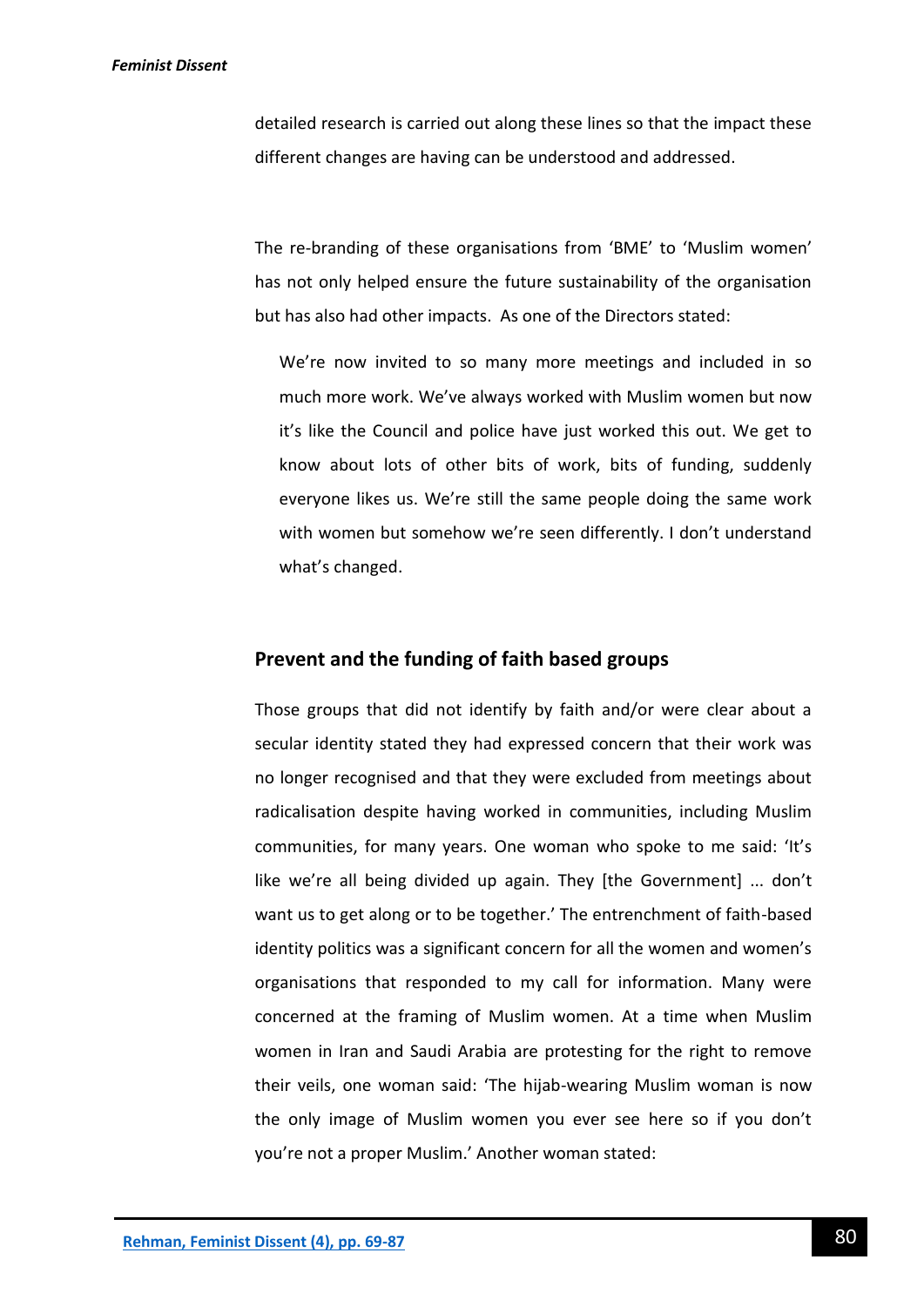You have to be the right kind of Muslim to be listened to … It's not about wearing the hijab, it's just you have to talk about being Muslim in everything you do.

Other felt those wearing the hijab or dressing traditionally were considered 'authentic Muslims'. Yakin Erturk, former UN Special Rapporteur on Violence against Women and Girls has warned that 'the reassertion of culture and religion as core aspects of identity runs the danger of essentialising and fixing the cultures of others, naturalizing inequality' (in Kelly, 2016:6). Concerns were expressed by many of the women and women's organisations at the way debates and tensions along these lines are playing out in the women's sector through the issue of faith. Pragna Patel has noted that:

Pursuit of the faith based agenda is partly to do with a perceived need to appease conservative religious leaderships within those communities, and partly in the belief that the right to manifest religion signifies equal treatment of minorities – a belief shared by many in the equality and human rights institutions across Europe and amongst considerable sections of the so called progressive left movements …. Our concern … is that in the process, the State is unable to distinguish between valid or legitimate demands for equality and those that simply mask inequality, promote other forms of inequality and uniformity of religious identity (2013:44-5)

This point chimes with the concerns of many of the women's organisations I spoke to. These groups expressed anger at the lack of space to discuss how faith has and continues to be a mechanism through which women and children are controlled. This control is exerted through promotion of traditional, conservative values regarding gender roles, the family, sexuality, and sexual freedom. There was also huge concern about the lack of space to discuss increasing evidence of faith being used as a mechanism through which women and children are abused e.g. abuse in religious institutions and by religious leaders, ritual and faith-based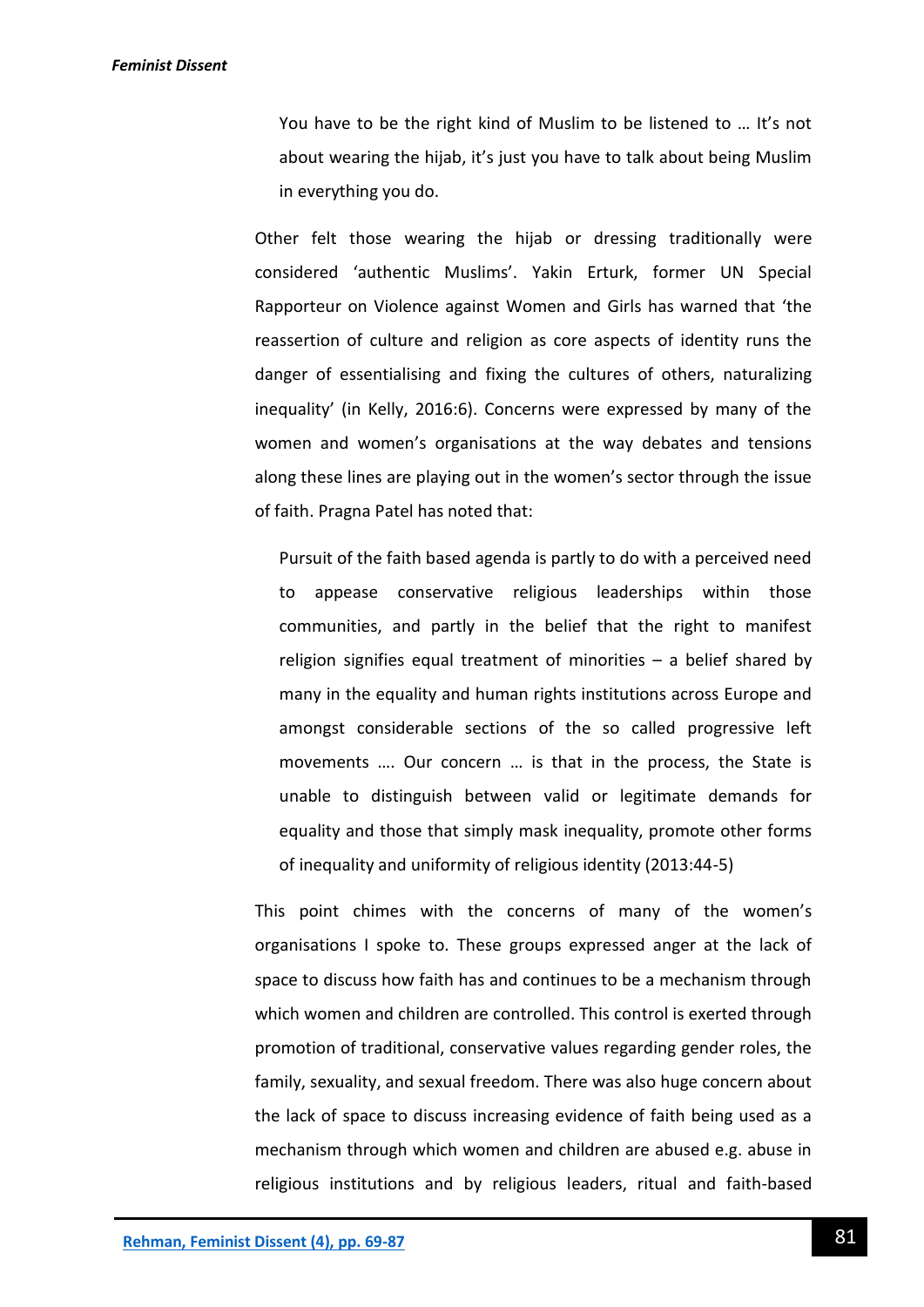abuses such as witchcraft and spirit possession, and intimidation of women outside sexual health and abortion clinics by right-wing, fundamentalist faith groups. Whilst faith is a comfort to many, we cannot afford to ignore how it is instrumentalised to oppress and subjugate women, children, and minorities too.

This article would be incomplete without some discussion of the concept of intersectionality (see Crenshaw, 2008; Hill Collins, P. and Bilge, S. 2016). An intersectional approach emphasises that women's particular experiences of violence and discrimination are the result of multiple oppressions – and that these oppressions are structural rather than individual. A recent Good Practice Briefing for the pan-London VAWG Consortium, Imkaan, states that:

An intersectional analysis has been fundamental in our work to end violence against Black and 'minority ethnic' women and girls. Intersectionality has provided the most useful framework for 'capturing' and understanding our individual and collective experiences. It has also been an important mechanism to ensure that our activities are always located in a broader struggle for social justice. For example, our commitment to 'by and for' dedicated, specialist Black and 'minority ethnic' women's organisations is rooted in an understanding that as minoritised women and girls experiencing multiple, intersecting inequalities, we have the right to organise and resist in ways that are defined by us, for us and with us (Imkaan, 2017).

However, the way in which Muslim women are being viewed and constructed is reducing who they are to a single identity – faith identity – and their oppression to be the result of anti-Muslim prejudice, discrimination or Muslim community structures. This approach denies the multiple and intersecting oppressions suffered by minority women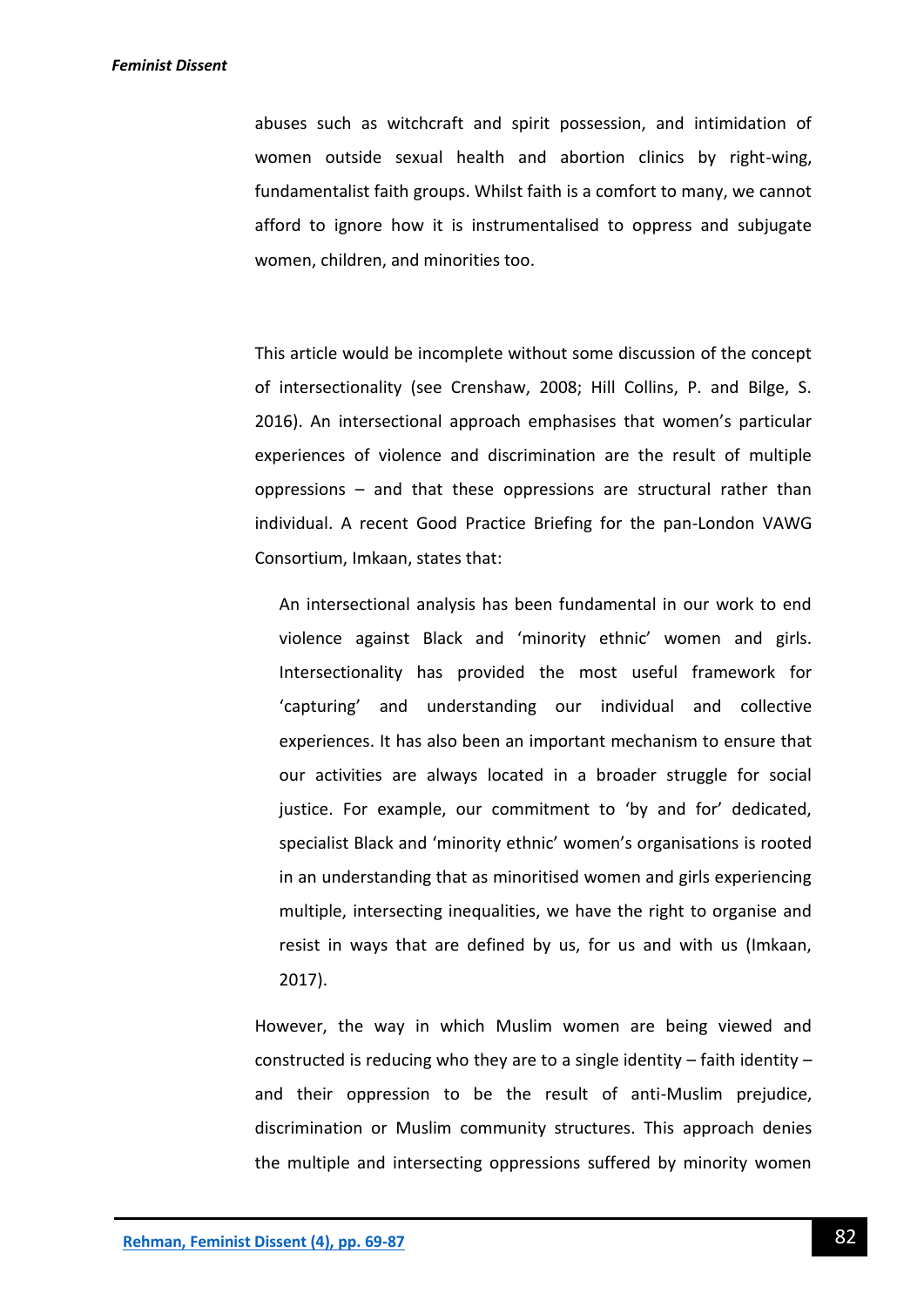who come from Muslim backgrounds. It also limits the way in which anti-Muslim prejudice is linked to racism and how gender inequality is experienced by minority women both in and outside of their communities. This not to deny their faith identity but to acknowledge the multiple ways in which oppression works and results in injustice. Discussions about intersectionality, I would argue, have failed to take into account the rise of religious identity politics and the construction by the state and fundamentalist religious forces of 'Muslim women'. The Coalition of African Lesbians recently set out the reasons for why intersectionality is important when they argued that this approach 'rejects any hierarchy of one categorical determination over others and brings us to the conclusion that no form of oppression or subordination ever stands alone' (Coalition of African Lesbians, 2018). However, as the evidence in this article shows, Prevent and its implementation reinforces a hierarchy of identity by foregrounding religious identity but, in the case of Prevent, this is done with a particular focus on Muslim women and their role *both in perpetrating but also in preventing* Islamist terrorism.

This article has been based on work I have undertaken speaking to 15 women's organisations who responded to my invitation to speak about the impact of Prevent and the Counter Terrorism agenda on their services. This is limited evidence and represents work I would like to take forward as part of a more extensive and developed project. In spite of the limitations of the work presented here, a number of key themes do stand out. Firstly, in a context of austerity and cuts, the availability of funding related to counter-terrorism is reducing the capacity of the BME women's sector to respond to the needs of BME across the board and distorting the focus of the sector. Secondly, allied with this is the problem identified by many respondents concerned with mistrust about the Prevent agenda. This is something that must be dealt with as these concerns are coming from organisations which entirely see the problem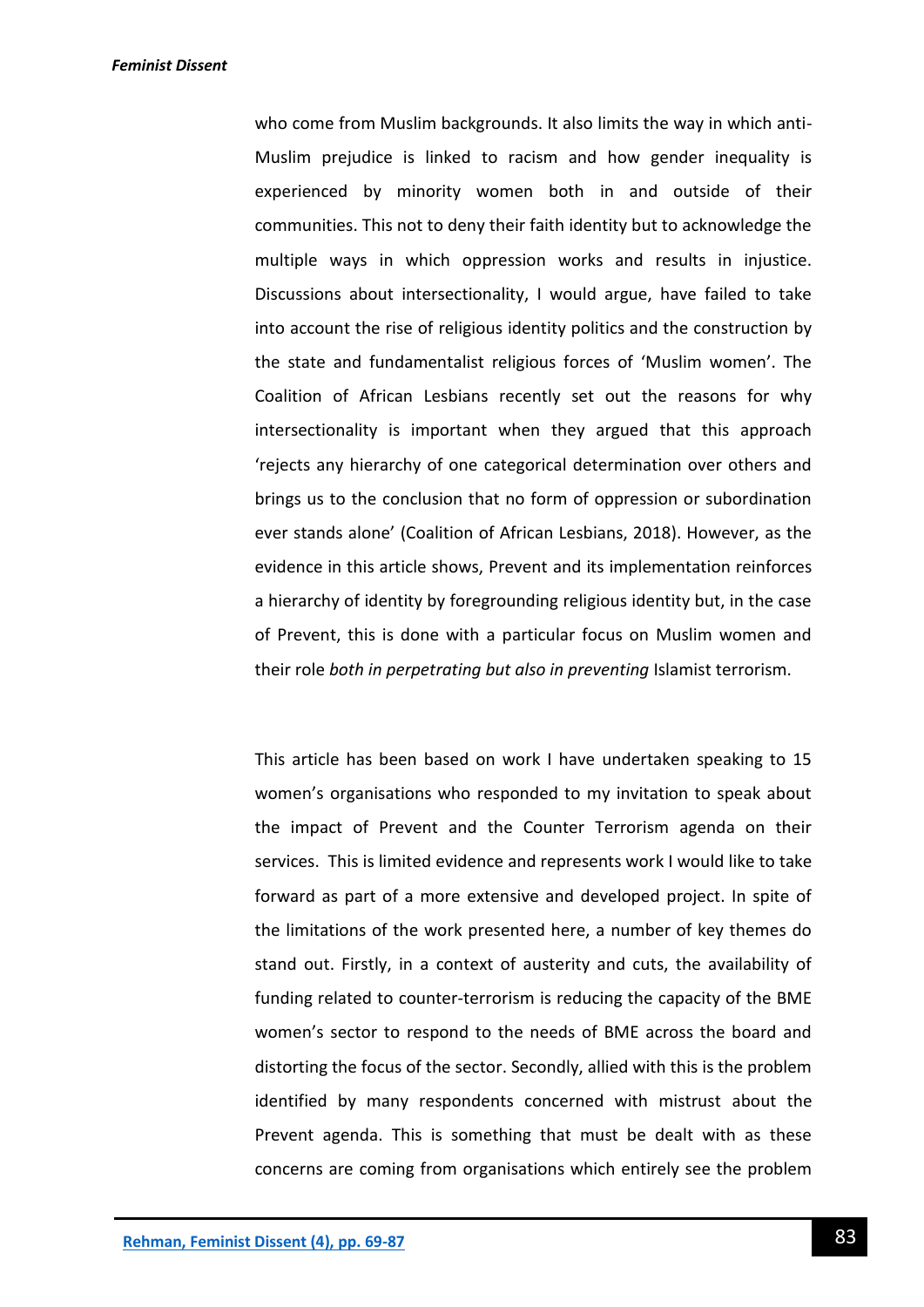with the 'radicalisation' of women as an issue that affects them. Thirdly, secular inclusive services for BME women are being re-constructed around a focus on 'Muslim women' which is not only divisive, but also places in jeopardy the secular spaces which BME women, in particular, have created away from male religious control.

It is in this way that the Government's counter-terrorism agenda is continuing the ongoing shift from 'multi-culturalism to multi-faithism'. As Pragna Patel has noted:

the pressure to characterise communities primarily through the prism of religion has compounded a problematic assumption at the heart of multi-faithism: that minorities are both easily defined and homogenous. Characterising minorities (and, indeed, the majority) according to 'faith', confines identity … Multi-faithism has led to the emergence of the most reactionary, patriarchal and conservative, if not fundamentalist religious identity politics and has entrenched the power of so called religious leaders, who seek to monopolise local resources and constituents (2016: 41-2).

This approach will continue to have negative consequences for women and women's organisations struggling under the weight of austerity to keep women and children safe from violence and abuse, but also undermines the hope for integrated and cohesive communities, something which the Government claims to want to support. The evidence from women's organisations highlight the critical need for further discussion of the gendered and racialised nature of counterterrorism approaches. Muslim women deserve more than being the 'pawns' in police attempts at counter radicalisation. Whole community approaches are needed that involve extensive, wide ranging partnerships across sectors and across all communities. If a truly equal world is the objective, then, we must be prepared to challenge not simply those in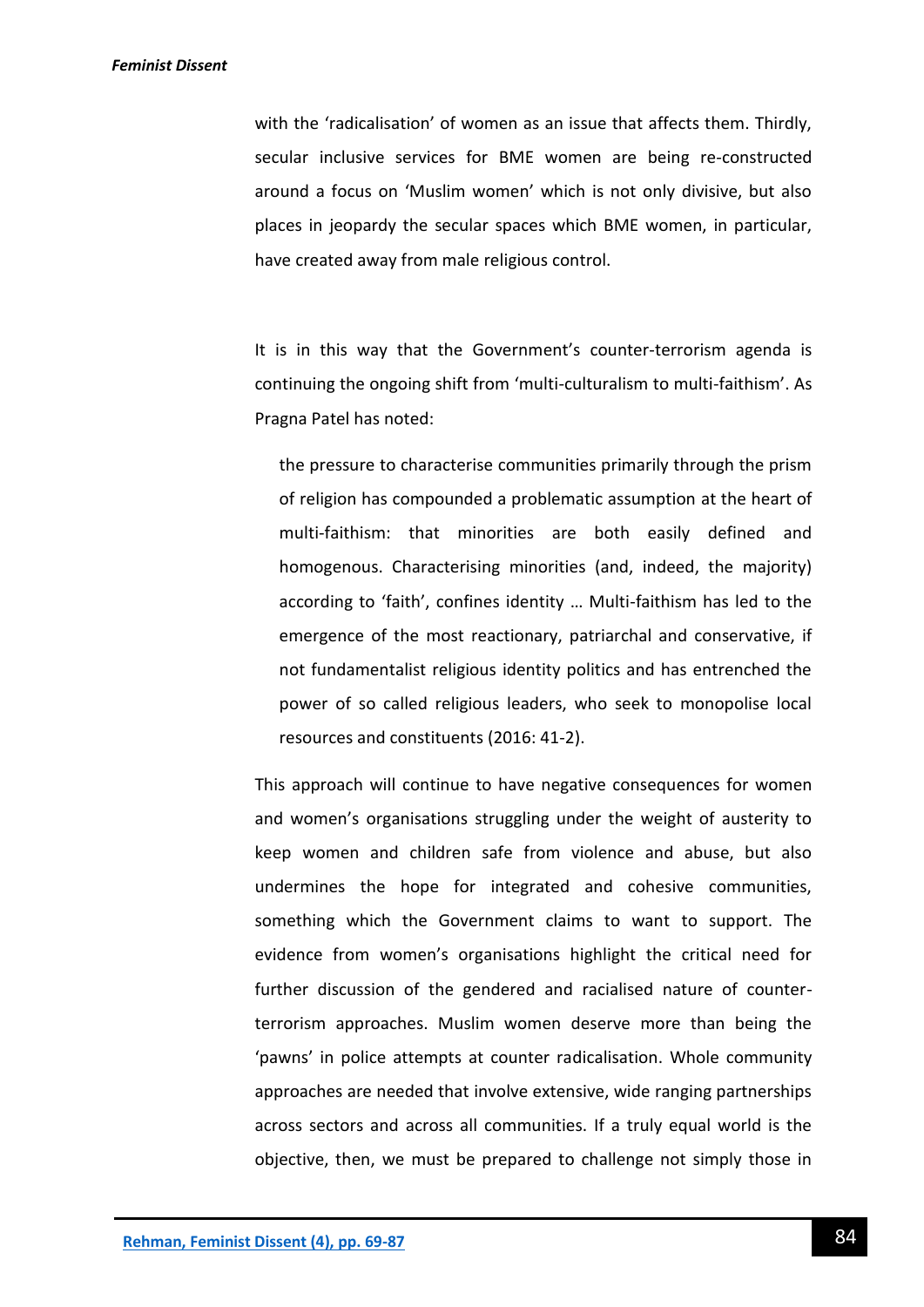power but our norms, behaviours, and crucially our beliefs – including religious belief. This is not to deny believers their right to freedom of religion, but to ensure that religion can no longer be politicised and instrumentalised as a weapon of control.

**Yasmin Rehman** is a feminist, human rights activist, and researcher. She is currently working as a freelance consultant and her recent commissions have included survivor consultations for regional government and national governments, work with a number of women's organisations providing project and policy support, capacity building, training on equalities, diversity, and inclusion for higher education institutions, and as an independent panel member reviewing past Serious Case Reviews. Yasmin has also acted as an expert witness in legal cases providing expert reports on faith-based abuse and Polygamy. Yasmin is undertaking research examining threats to secular and women human rights defenders in the UK and has submitted evidence to several Government committees. Yasmin has worked for more than 30 years predominantly on violence against women, race, faith and gender, and human rights. She co-edited a book *Moving in the Shadows* (2013), which examines violence experienced by minority women and girls in the UK. She is presently working on a second book looking at polygamous and temporary marriage, and its links to violence and abuse of women and girls. Yasmin is currently a Board member of the Centre for Women's Justice, a member of the One Law for All Coalition, a Fellow of the Muslim Institute, and member of the Cross-Government Working Group on Hate Crimes. She is a former Board member of EVAW (End Violence against Women Coalition). Yasmin was awarded the Irwin Prize for Secularist of the Year 2017.

# **References**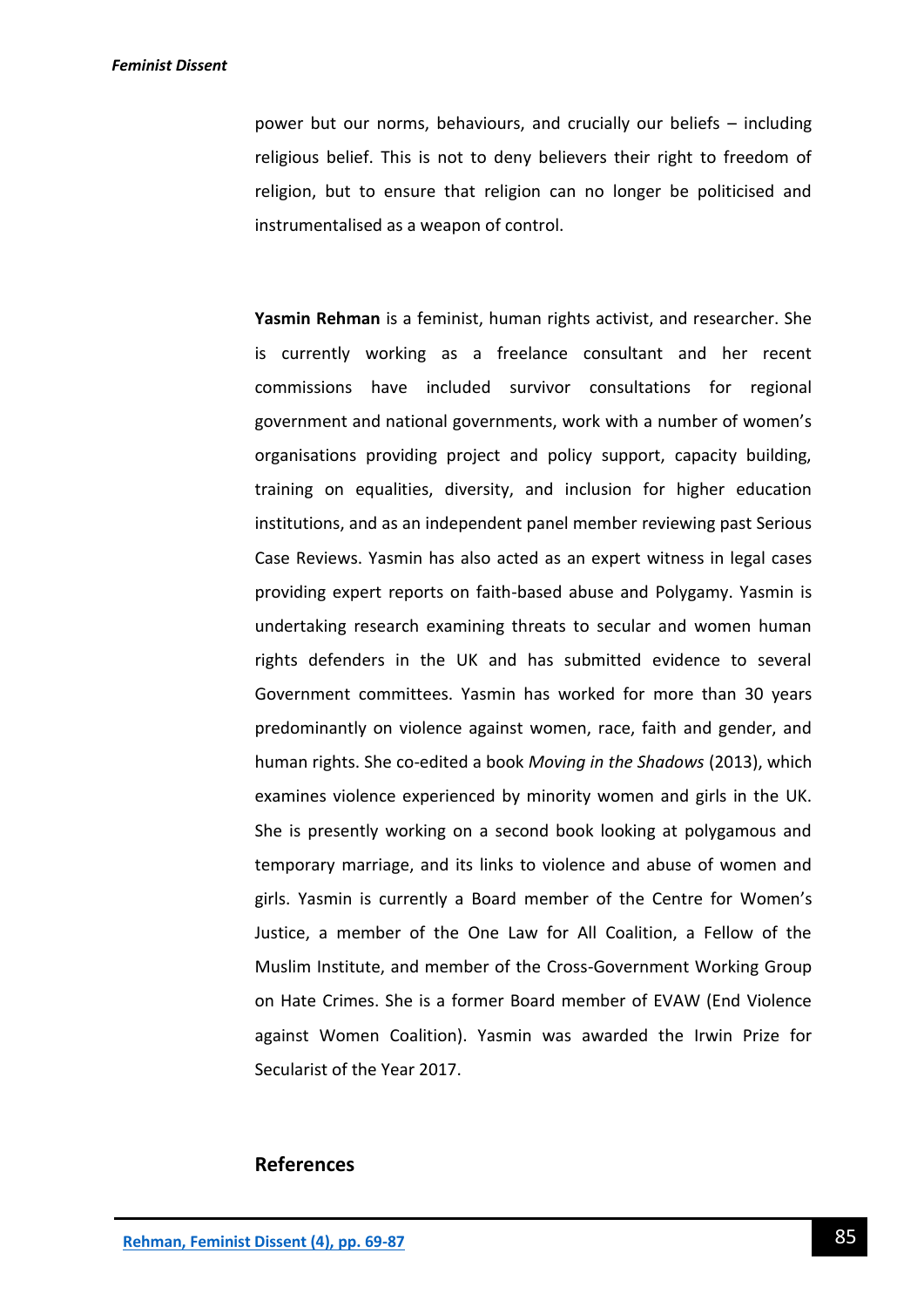Coalition of African Lesbians (2018) *CAL@HRC38:Statement in response to the Special Rapporteur on Sexual Orientation and Gender Identity (SOGI)* [Online] Available from:

[https://www.cal.org.za/2018/06/20/calhrc38statement-in-response-to](https://www.cal.org.za/2018/06/20/calhrc38statement-in-response-to-the-special-rapporteur-on-sexual-orientation-and-gender-identity-sogi/)[the-special-rapporteur-on-sexual-orientation-and-gender-identity-sogi/](https://www.cal.org.za/2018/06/20/calhrc38statement-in-response-to-the-special-rapporteur-on-sexual-orientation-and-gender-identity-sogi/) [Accessed 19 December 2018].

Crenshaw, K.W. (2008) 'Mapping the Margins: Intersectionality, Identity Politics, and Violence Against Women of Colour' *i*n Bailey, A. and Cuomo, C. (eds) *The Feminist Philosophy Reader* New York: McGraw-Hill.

Dhaliwal, S and Yuval-Davis, N. (2014) (eds) *Women Against Fundamentalism: Stories of Dissent and Solidarity* London: Lawrence & Wishart.

Gov.uk (2018) 'Sara Khan to lead Commission for Countering Extremism' Available at: [https://www.gov.uk/government/news/sara-khan-to-lead](https://www.gov.uk/government/news/sara-khan-to-lead-commission-for-countering-extremism)[commission-for-countering-extremism](https://www.gov.uk/government/news/sara-khan-to-lead-commission-for-countering-extremism)

Gupta, R (2010) 'The Religious Lobby and Women's Rights' *Open Democracy,* posted 19 April 2010. Available at:

[https://www.opendemocracy.net/5050/rahila-gupta/religious-lobby](https://www.opendemocracy.net/5050/rahila-gupta/religious-lobby-and-women’s-rights)[and-women%E2%80%99s-rights](https://www.opendemocracy.net/5050/rahila-gupta/religious-lobby-and-women’s-rights) [Accessed 19 May 2018].

Hill Collins, P. and Bilge, S. (2016) *Intersectionality* Cambridge: Polity.

Imkaan (2016) *Capital Losses: The State of the Specialist BME Ending Violence against Women and Girls Sector* Available at:

<https://www.imkaan.org.uk/resources> [Accessed 19 May 2018]

Imkaan (2017) *Good Practice Briefing: Safe Pathways? Exploring an intersectional approach to addressing violence against women and girls* Available at: [https://thelondonvawgconsortium.org.uk/wp](https://thelondonvawgconsortium.org.uk/wp-content/uploads/2017/03/CORRECT-Good-Practice-Briefing-Imkaan-Intersectionality.pdf)[content/uploads/2017/03/CORRECT-Good-Practice-Briefing-Imkaan-](https://thelondonvawgconsortium.org.uk/wp-content/uploads/2017/03/CORRECT-Good-Practice-Briefing-Imkaan-Intersectionality.pdf)[Intersectionality.pdf](https://thelondonvawgconsortium.org.uk/wp-content/uploads/2017/03/CORRECT-Good-Practice-Briefing-Imkaan-Intersectionality.pdf) [Accessed 2 June 2018].